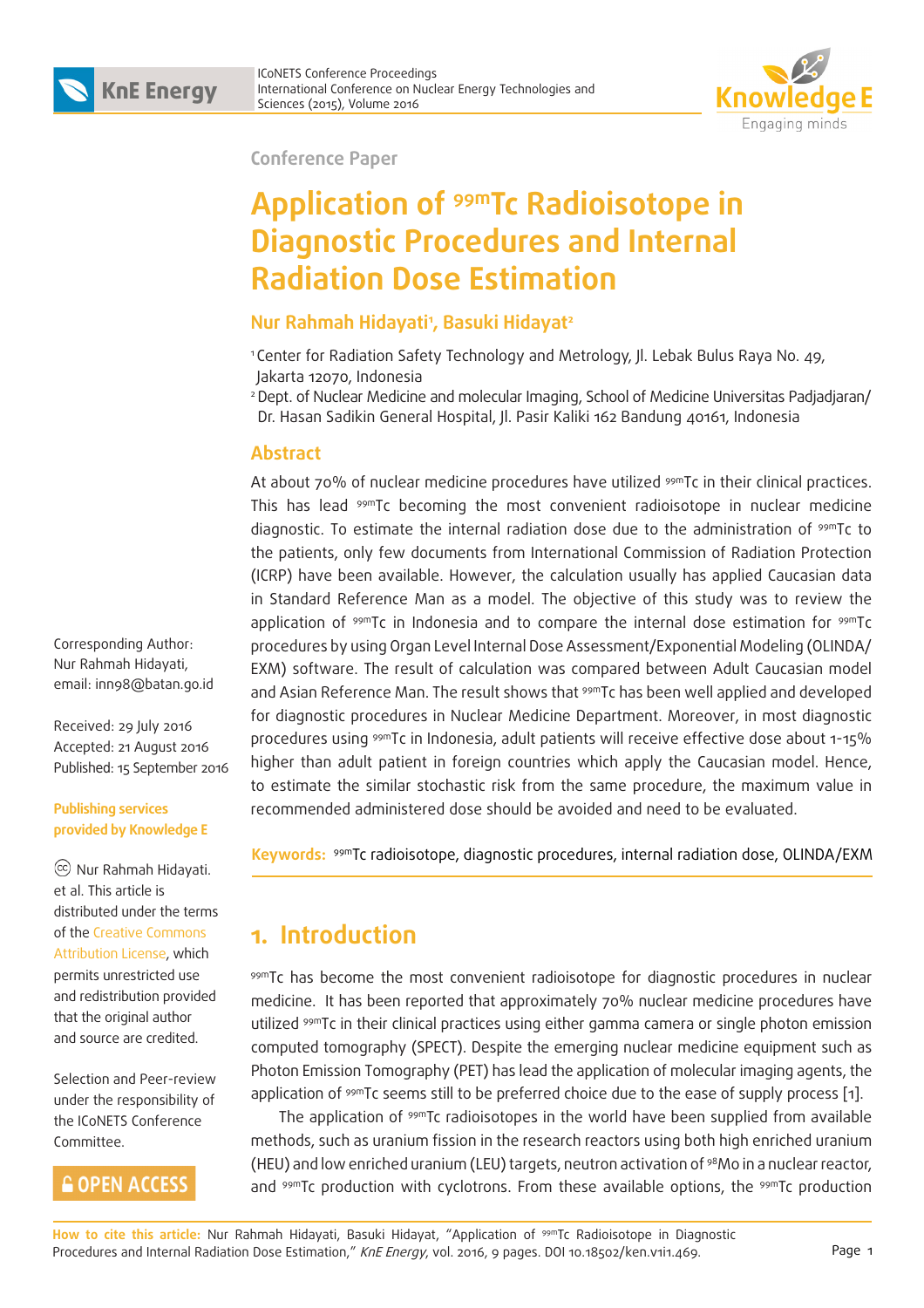**KnE Energy ICONETS Conference Proceedings** 

based on uranium fission using HEU target is the favorable option regarding to consideration of several factors: the maturity of technology, production yield, available irradiation capacity, commercial compatibility, estimated unit cost, ease of nuclear regulatory approval, ease of health regulatory, and units required to supply world market [2].

With regard to its chemistry characteristic, <sup>99m</sup>Tc has major advantages for nuclear medicine procedures [3], since it has multiple oxidation states which make it is possible to be used in either single compound of <sup>99m</sup>Tc (pertechnate), or with a labeling compound, such as <sup>99m</sup>Tc -methylene diphosphonate (MDP) for bone studies and <sup>99m</sup>Tc -Diethyl Triamine Penta-Acetic (DTPA) for renal studies. Moreover, other applications of <sup>99m</sup>Tc have been expanded into next generation of <sup>99m</sup>Tc labeling process, due to the development of research in imaging agents for cardiovascular and brain studies, such as 99mTc Tetrofosmin and 99mTc Hexamethylpropyleneamine Oxime (HMPAO), respectively [4].

Since the administration of radiopharmaceutical in those procedures will lead the patients to receive internal radiation dose, internal dosimetry should be assessed either from calculation or reference documents published by International Atomic Energy Agency (IAEA), International Commission of Radiation Protection (ICRP) and/or national regulatory authorites [5]. For example, ICRP publications no. 53, 80, and 106 provides internal dosimetry assessment for patient due to radiopharmaceutical administration in human body [6-8]. However, those documents have referred Caucasian anatomical data for the reference model.

In general, the objective of this study is to investigate the application of <sup>99m</sup>Tc in Nuclear Medicine diagnostic procedure in Indonesia, and performing internal dose estimation from related procedures. The internal dose estimation will be performed based on the calculation using OLINDA/EXM, a software from Vanderbilt University for internal dosimetry calculation in nuclear medicine. The calculation in this study will adopt the organ weight of Asian Reference Man (ARM), to be compared with Standard Reference Man in OLINDA/EXM. The result of calculation will be utilized as a tool to compare the effective dose for adult male and female of both models. It will show when the same radiopharmaceutical will be administered, how Asian model will differ from Caucasian model in terms of internal dose estimation. This study will also verify an initial assumption that, with the similar administered dose for the same radiopharmaceuticals, Asian Group will receive higher internal radiation dose because the weight of Asian Reference Model is lower than the Standard Reference Model in ICRP.

### **2. Theory**

99mTc has been produced in a nuclear reactor as a fission product by irradiating enriched U-235. The product needs to be processed to purify 99Mo from other impurities. The 99Mo isotopes which are in aquous phase, then being adsorbed into alumina (Al $_2$ O $_{\tiny 3}$ ) column which is contained in a radiation-shielded equipment (Fig. 1), known as technetium generators. In the generator,  $99mTc$  is eluted by a sterile saline solution (NaCl) to recover  $99mTc$  [9]. The elution will generate 99mTcO4 (pertechnate) in saline solution. The 99mTc is ready to be used either as pure pertechnate or combined with any others labeling compounds. A typical 99mTc generator produced by Australian National Science and Technology Organisation (ANSTO) is displayed in Fig. 1. The generator can be used several times in a week by repassing saline solution into 99Mo column until the activity of eluted 99mTc is very low and unable to be applied for any diagnostic procedure. The schematic of the generator is displayed in Fig. 2.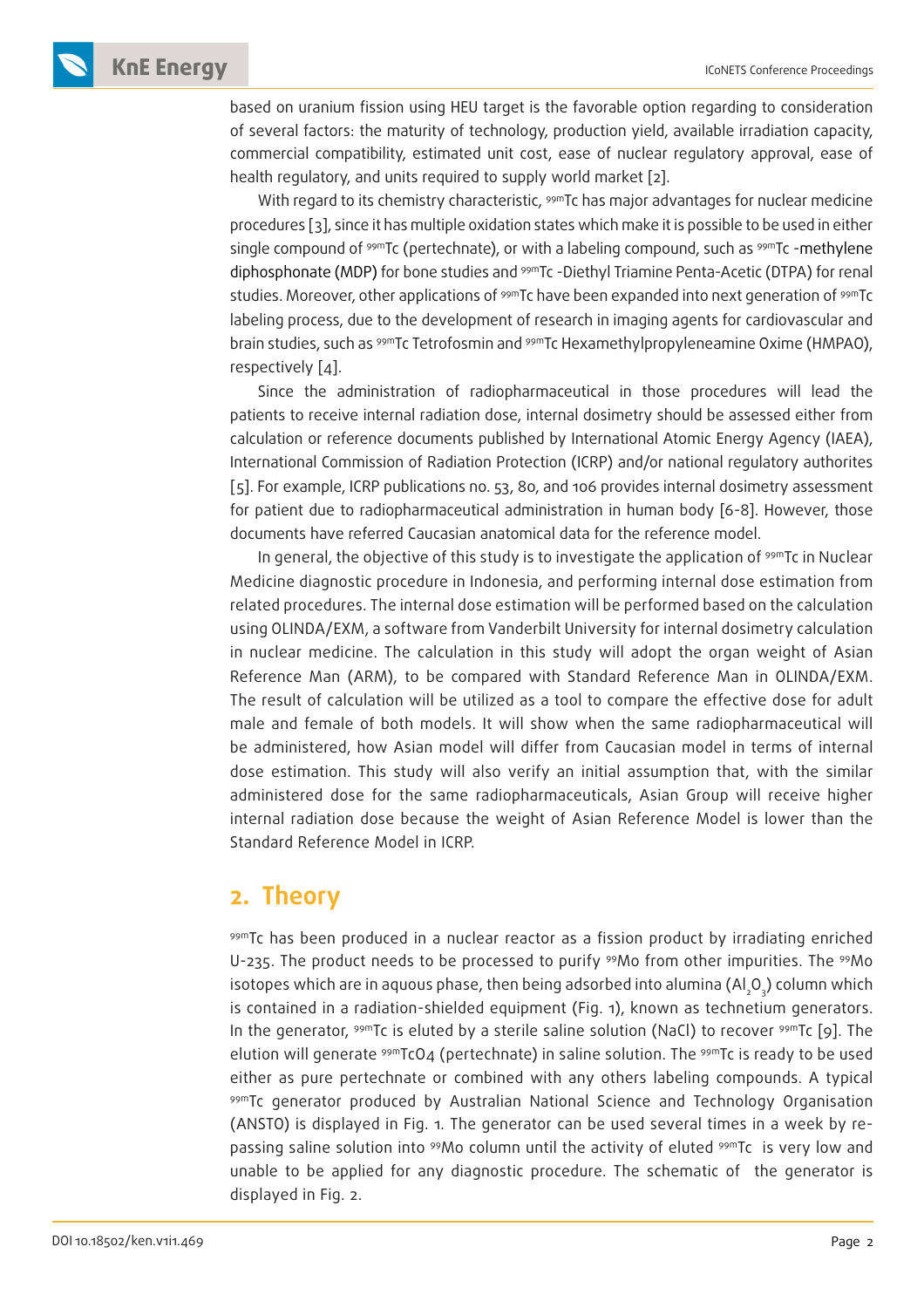

**Figure 1:** Gentech, a typical of <sup>99m</sup>Tc **Figure 2:** Schematic diagram of <sup>99m</sup>Tc generator [10]. generator produced by ANSTO.

### **99mTc Application for Diagnostic Procedures**

99mTc application for diagnostic procedures is well known in worldwide, started from thyroid scintigrafi, perfusion studies, bone scan, and other diagnostic applications, due to its short half live, low energy, and economic consideration [11]. A report of application  $99mTc$  in the United Stated has acknowledged that the application of nuclear medicine diagnostic in the US has increased approximately 6 million per year since early 1980 until about 20 millions in 2005. The increasing has been believed that it was due to to the application of <sup>99m</sup>Tc based agents which have replaced the use of <sup>201</sup>Tl in cardiac procedures from 1 % in 1973 to 57% in 2005 [12].

With regard to radiation safety practices, the administered dose of radiopharmaceutical in diagnostic procedures, ICRP has published the report regarding the administered dose to patients in ICRP Publication No. 17, then continued in 1987 by releasing the Publication No. 53: Radiation Dose to Patients from Radiopharmaceuticals, by contributing 120 radiopharmaceuticals, and the use of 71 radionuclides in 34 elements. Furthermore, with the increasing the number of new radiopharmaceuticals, the publication has been revised few times until third addendum in 2008 in Publication No.106 [8].

In 2002, IAEA has published Radiological Protection for Medical Exposure to Ionizing Radiation [5] and Nuclear Medicine Resources Manual [13], in which the administered dose of radiopharmaceuticals in diagnostic procedures have been recommended to optimize radiation protection to the patients. The first document [5] has listed the value of maximum dose to be administered to the patients in Nuclear Medicine Departments. Furthermore, the values have been adopted locally by National Nuclear Regulatory Agency (BAPETEN) into the Decree of BAPETEN head No. 17 year 2012, regarding Radiation Safety Guide in Nuclear Medicine Department in Indonesia [14]. Table 1 has presented the application  $99mTc$  for diagnostic procedures and the standard activities of <sup>99m</sup>Tc radiopharmaceuticals [13].

### **Calculation of Internal Dosimetry Assessment**

In previous paper, a basic concept of internal dosimetry estimation has presented a method from Medical Internal Radiation Dosimetry (MIRD) committee, which has been well applied in nuclear medicine communities [15]. Since the internal dosimetry assessment in diagnostic procedure may provide stochastic risk estimation, the assessment should be quantified to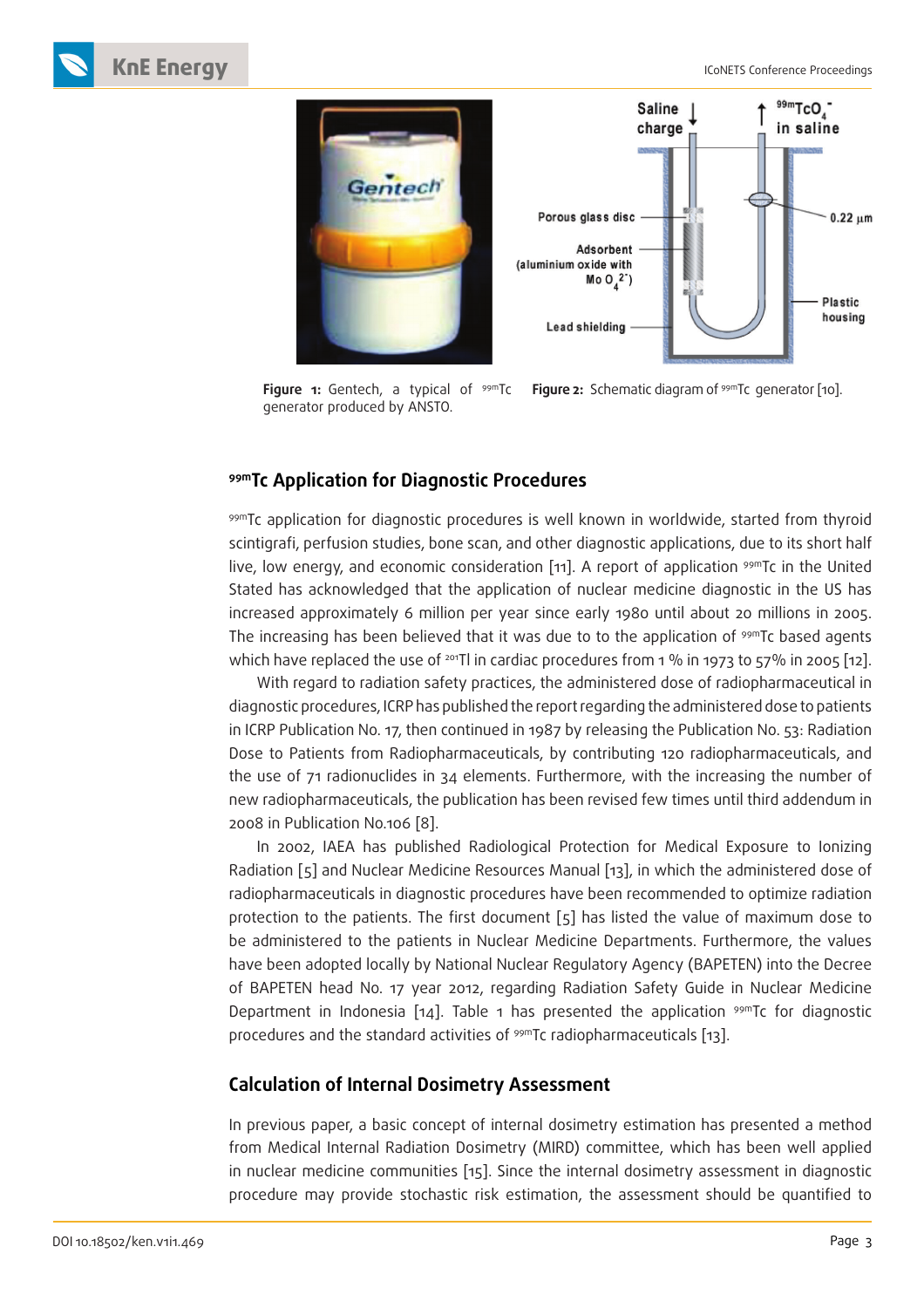

| Radiopharmaceutical                                                         | Study                             | <b>Standard Activity</b><br>(MBq) |
|-----------------------------------------------------------------------------|-----------------------------------|-----------------------------------|
| 99mTc-pertechnetate                                                         | Thyroid scintigraphy              | $80 - 200$                        |
| 99mTc- diethylene triamine penta acetic acid                                | <b>Glomerular Filtration Rate</b> | 200                               |
| (DTPA)                                                                      | Liquor Cerebro Spinalis system    | 185 - 370                         |
|                                                                             | Gatric emptying time (liquid)     | $18 - 37$                         |
|                                                                             | Esophageal Reflux                 | $37 - 74$                         |
|                                                                             | Esophageal Transit Time           | $37 - 74$                         |
|                                                                             | Vesico urethral Reflux            | 200                               |
| 99mTc - 2-methoxyisobutyl isonitrile (MIBI                                  | Myocardial Perfusion Scintigraphy | $1000 - 1110$                     |
|                                                                             | Tumor Imaging                     | $555 - 740$                       |
| 99mTc - tetrofosmin                                                         | Myocardial Perfusion Scintigraphy | $1000 - 1110$                     |
|                                                                             | Tumor Imaging                     | $555 - 740$                       |
| 99mTc - Methylene diphosphonate (MDP)                                       | Bone Scintigraphy                 | 740 - 1110                        |
| 99mTc - Red Blood Cell (RBC)                                                | Ventriculography                  | $555 - 1100$                      |
|                                                                             | Gastrointestinal Bleeding         | 370 - 1110                        |
| 99mTc - macroaggregated albumin (MAA)                                       | Pulmonary Perfusion Imaging       | $40 - 150$                        |
| 99mTc- diethylene triamine penta acetic acid<br>(DTPA-aerosol               | Pulmonary Ventilation Imaging     | 900 - 1300                        |
| 99mTc - nanocolloid                                                         | Lymphoscintigraphy                | $15 - 35$                         |
|                                                                             | Sentinel Node Imaging             | $15 - 35$                         |
| 99mTc - mercapto acetyl tri glycine (MAG3)                                  | Renal Excretion                   | 100                               |
| 99mTc - Sulfur colloid                                                      | Gastric Emptying Time (solid)     | $7,4 - 14,8$                      |
|                                                                             | Liver scintigraphy                | $110 - 220$                       |
| 99mTc-2,6-dimethyl phenyl carbamoyl methyl) -<br>iminodi acetic acid (HIDA) | <b>Biliary Tract Imaging</b>      | $50 - 200$                        |

TABLE 1: The list of <sup>99m</sup>Tc procedure and its standard activitiy [13].

estimate the effective dose for the patients [16]. Moreover, a calculation of effective dose can be done by applying a voxel based model dosimetry in computer codes, such as MIRDOSE and OLINDA/EXM. Both MIRDOSE and OLINDA/EXM have applied the organ mass in Standard Reference Man, which is adopted from Caucasian Model. Unfortunately, the distribution of MIRDOSE3 has been withdrawn and has been being replaced by The OLINDA/EXM, since it provides more radioisotope data, modification of the organ mass, and the fitting of kinetic data [17]. The software has been approved by the Federal and Drug Administration of the USA, for internal dosimetry calculation in nuclear medicine. Since OLINDA/EXM provides a menu for organ mass modification, hence it can be used to calculate another reference model. In this study Asian Reference model has been adopted by referring the organ mass in Asian Reference Man [19].

# **3. Materials and Method**

To calculate internal dose of <sup>99m</sup>Tc in diagnostic procedures using OLINDA/EXM, it needs the kinetic data from Technetium and the labeled compounds. These data can be found from ICRP publications, such as ICRP 53, 80 and 103 [6-8]. Other input data are the name of nuclide,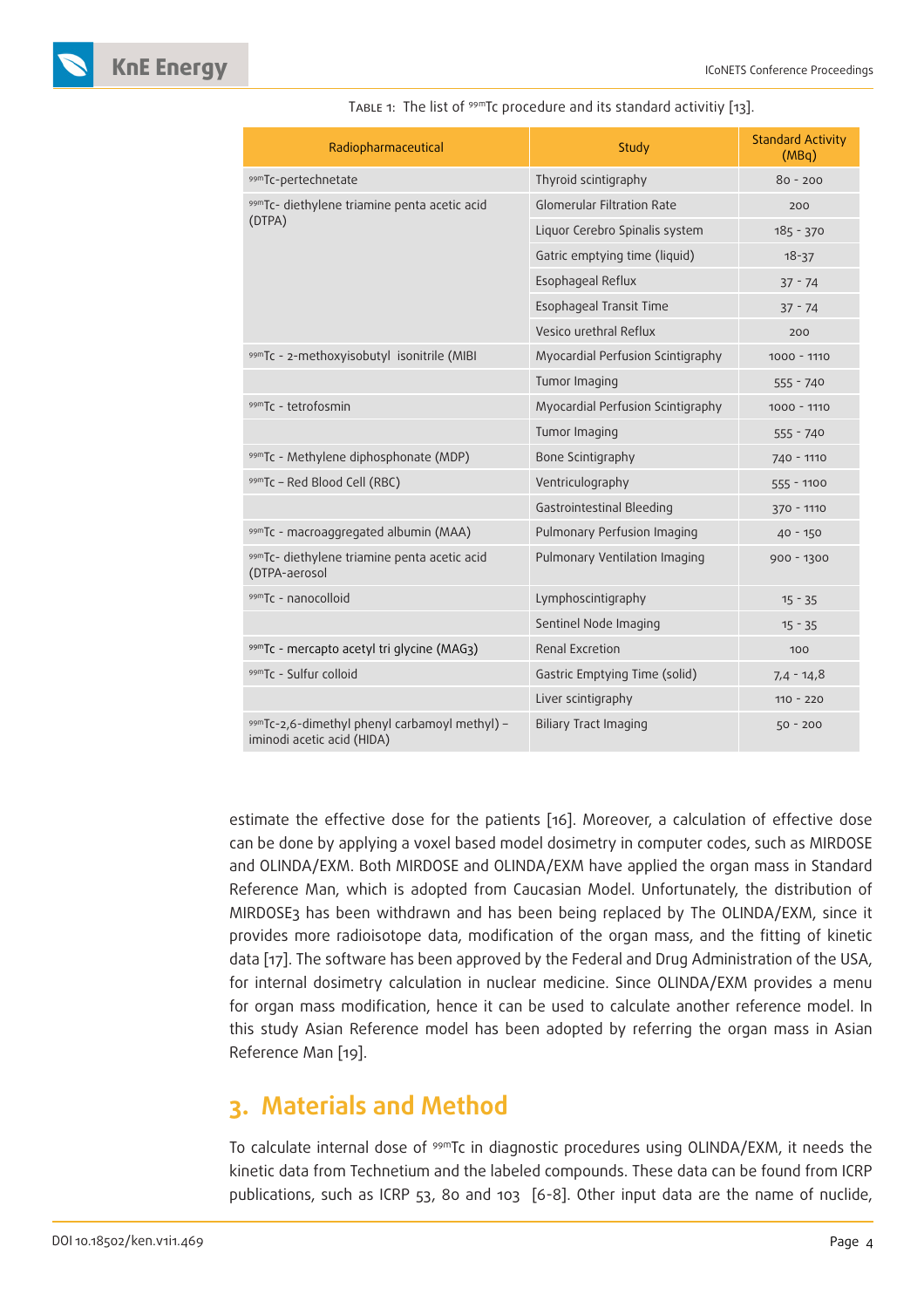

chosen body phantoms (adult male, adult female, 15 year-old, 10-year old, 5 year-old, 1-yearold, newborn, 6 month pregnant woman, 6 month pregnant woman, 9 month pregnant woman), and the kinetic data. Figure 3 shows the main menu of OLINDA/EXM.

| 图                                     |                                                                                                                                                                                           |                          |                                                                                                                                                                                                             |                  | $\overline{\mathbf{x}}$<br>الهاردي |
|---------------------------------------|-------------------------------------------------------------------------------------------------------------------------------------------------------------------------------------------|--------------------------|-------------------------------------------------------------------------------------------------------------------------------------------------------------------------------------------------------------|------------------|------------------------------------|
| <b>Main Input Form</b>                | <b>Nuclide Input Form</b>                                                                                                                                                                 | <b>Models Input Form</b> | <b>Kinetics Input Form</b>                                                                                                                                                                                  | <b>Help Form</b> |                                    |
| Nuclide:<br>Model(s):<br><b>DOSES</b> | phantoms and (3) enter kinetic data, then select the DOSES button, or<br>phantoms, then select the DFs button<br>Copyright 2003 Vanderbilt University, all rights reserved.<br><b>DFs</b> | <b>Save Case</b>         | To perform Dose Calculations, you must (1) select a nuclide, (2) choose one or more body<br>To calculate Dose Conversion Factors, (1) select a nuclide, (2) choose one or more body<br><b>Retrieve Case</b> |                  |                                    |
| <b>About OLINDA</b>                   |                                                                                                                                                                                           | <b>OLINDA Literature</b> |                                                                                                                                                                                                             |                  | <b>Exit</b>                        |

**Figure 3:** A sample of displayed main menu in OLINDA/EXM [18].

| Тc                                                                                                                    |                                                                            | BIOKINETIC MODELS AND DATA |                      |  |
|-----------------------------------------------------------------------------------------------------------------------|----------------------------------------------------------------------------|----------------------------|----------------------|--|
| 43<br>Phosphonates                                                                                                    |                                                                            | <b>Biokinetic Data</b>     |                      |  |
|                                                                                                                       | Organ $(S)$                                                                |                            | $\overline{A}_s/A_0$ |  |
|                                                                                                                       | (1) Normal uptake and excretion<br>Total body (excluding bladder contents) |                            | 4.06 hr              |  |
|                                                                                                                       | Bone                                                                       |                            | 3.01 <sub>hr</sub>   |  |
|                                                                                                                       | Kidneys                                                                    |                            | $7.5 \text{ min}$    |  |
| <b>Bladder</b> contents<br>(2) High bone uptake and/or severely impaired kidney function<br><b>Total body</b><br>Bone |                                                                            |                            | 1.15 <sub>hr</sub>   |  |
|                                                                                                                       |                                                                            | 8.69 hr<br>5.84 hr         |                      |  |

**Figure 4:** A sample of biokinetic data provided by ICRP [6].

In this work, the organs were selected depending on the referred organs on the kinetic data from each procedure. For example in bone scan procedure using 99mTc-MDP, the kinetic data which are available are bone, kidney, bladder and total body (Fig. 4). After the dose calculation has been done for Caucasian models [19], the effective dose due to the administration of radioisotope in those procedures can be displayed for both male and female. Furthermore, to calculate internal dose for Asian group, few organ masses need to be adopted from Asian Reference Man (ARM) [20], then it will give the effective dose. The difference of organ weight between Standard Reference Man and Asian Reference Man has been displayed on Table 2.